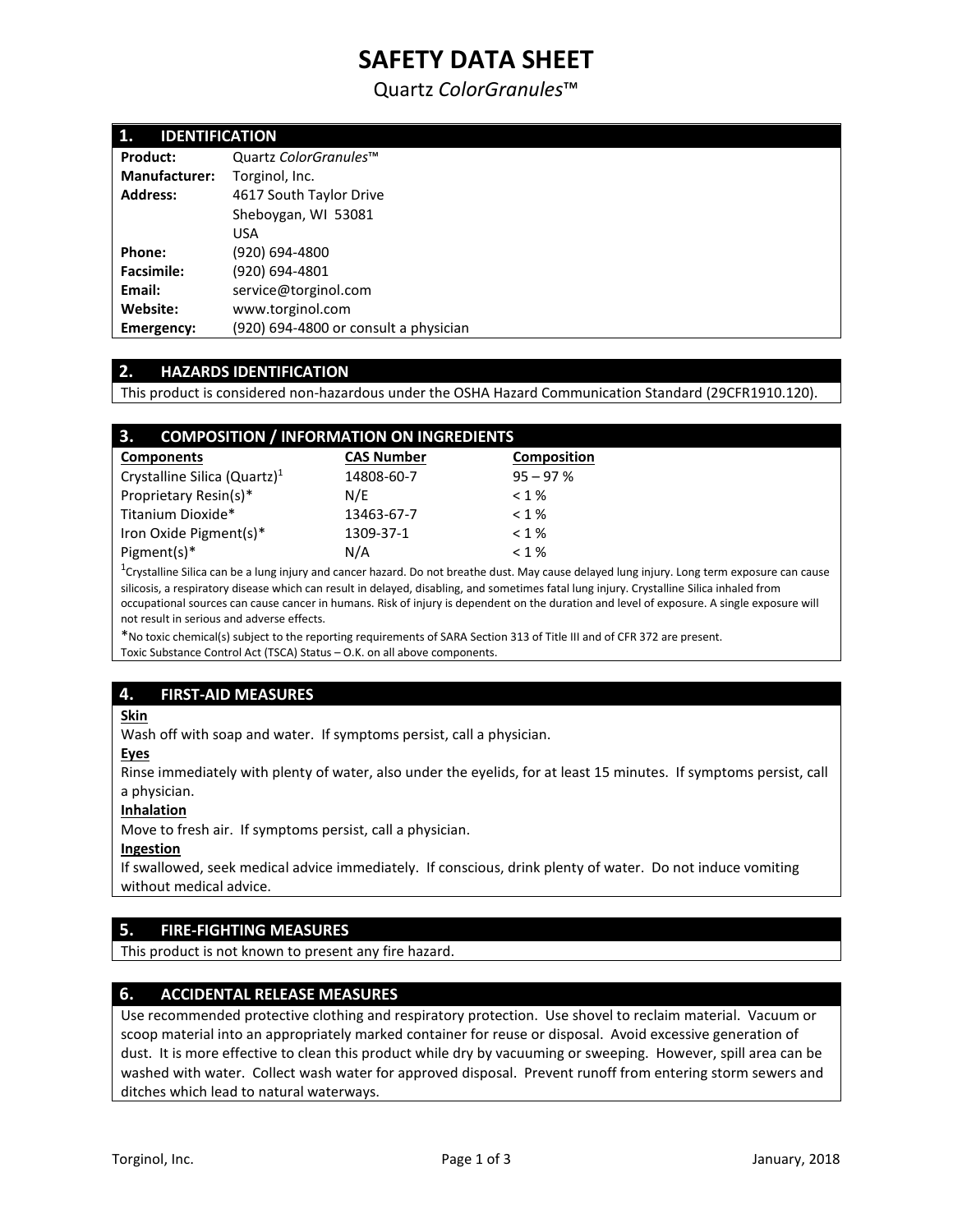# **SAFETY DATA SHEET**

Quartz *ColorGranules*™

# **7. HANDLING AND STORAGE**

### **Handling**

Avoid breathing dust. Avoid getting in eyes or on skin. Wash hands thoroughly after handling. Avoid contact with moisture.

#### **Storage**

Store dry at ambient temperature.

# **8. EXPOSURE CONTROLS / PERSONAL PROTECTION**

| <b>Eve Protection:</b>         | Safety glassed recommended.                                                |  |
|--------------------------------|----------------------------------------------------------------------------|--|
| <b>Skin Protection:</b>        | Use appropriate protective clothing.                                       |  |
| <b>Hand Protection:</b>        | Protective leather, cloth or rubber gloves recommended.                    |  |
| <b>Respiratory Protection:</b> | Use a NIOSH/MSHA approved respirator when exposure limits may be exceeded. |  |
| <b>Ventilation:</b>            | Local exhaust ventilation to collector or containment recommended.         |  |
| <b>Hygiene Measures:</b>       | Good industrial hygiene practices required.                                |  |

| 9.<br>PHYSICAL AND CHEMICAL PROPERTIES |              |                          |                             |  |
|----------------------------------------|--------------|--------------------------|-----------------------------|--|
| <b>Boiling Point:</b>                  | N/E          | <b>Specific Gravity:</b> | $2.65$ g/cc                 |  |
| <b>Vapor Density:</b>                  | Not Volatile | Appearance:              | <b>Miscellaneous Colors</b> |  |
| Coating V.O.C.:                        | Not Volatile | Odor:                    | Odorless                    |  |
| <b>Material V.O.C.:</b>                | Not Volatile | <b>Melting Point:</b>    | N/A                         |  |
| <b>Solubility in Water:</b>            | Insoluble    | <b>Evaporation Rate:</b> | N/A                         |  |

#### **10. STABILITY AND REACTIVITY**

| <b>Chemical Stability:</b>   | Stable. Keep away from flames and excessive heat as this could cause bag to ignite. |
|------------------------------|-------------------------------------------------------------------------------------|
| Incompatibility:             | Dissolves in hydrofluoric acid.                                                     |
| <b>Hazardous Byproducts:</b> | None.                                                                               |

## **11. TOXICOLOGICAL INFORMATION**

#### **Chronic Toxicity**

This product is not listed as a carcinogen by the IARC, NTP or OSHA.

According to the current knowledge this product is harmless. Therefore, no health damaging effects are expected if safety measures are followed. No specific testing has been done on this product.

## **12. ECOLOGICAL INFORMATION**

No ecological testing has been done on this product.

## **13. DISPOSAL CONSIDERATIONS**

Dispose in accordance with local, state and federal regulations.

#### **14. TRANSPORT INFORMATION**

**Shipping Name:** Colored Quartz, Sand or Aggregate **Not Regulated:** Ship as Class 50

| <b>15. REGULATORY INFORMATION</b>         |                                                                    |
|-------------------------------------------|--------------------------------------------------------------------|
| <b>U.S. Toxic Substances Control Act:</b> | Compliant with regulations                                         |
| Sara Title III - Sections 312 & 313:      | Not hazardous.                                                     |
| <b>California Proposition 65:</b>         | No ingredients in this product are known to cause cancer, birth    |
|                                           | defects or reproductive hazards                                    |
| <b>Canadian Domestic Substances List:</b> | All ingredients in this product are listed or exempt from listing. |